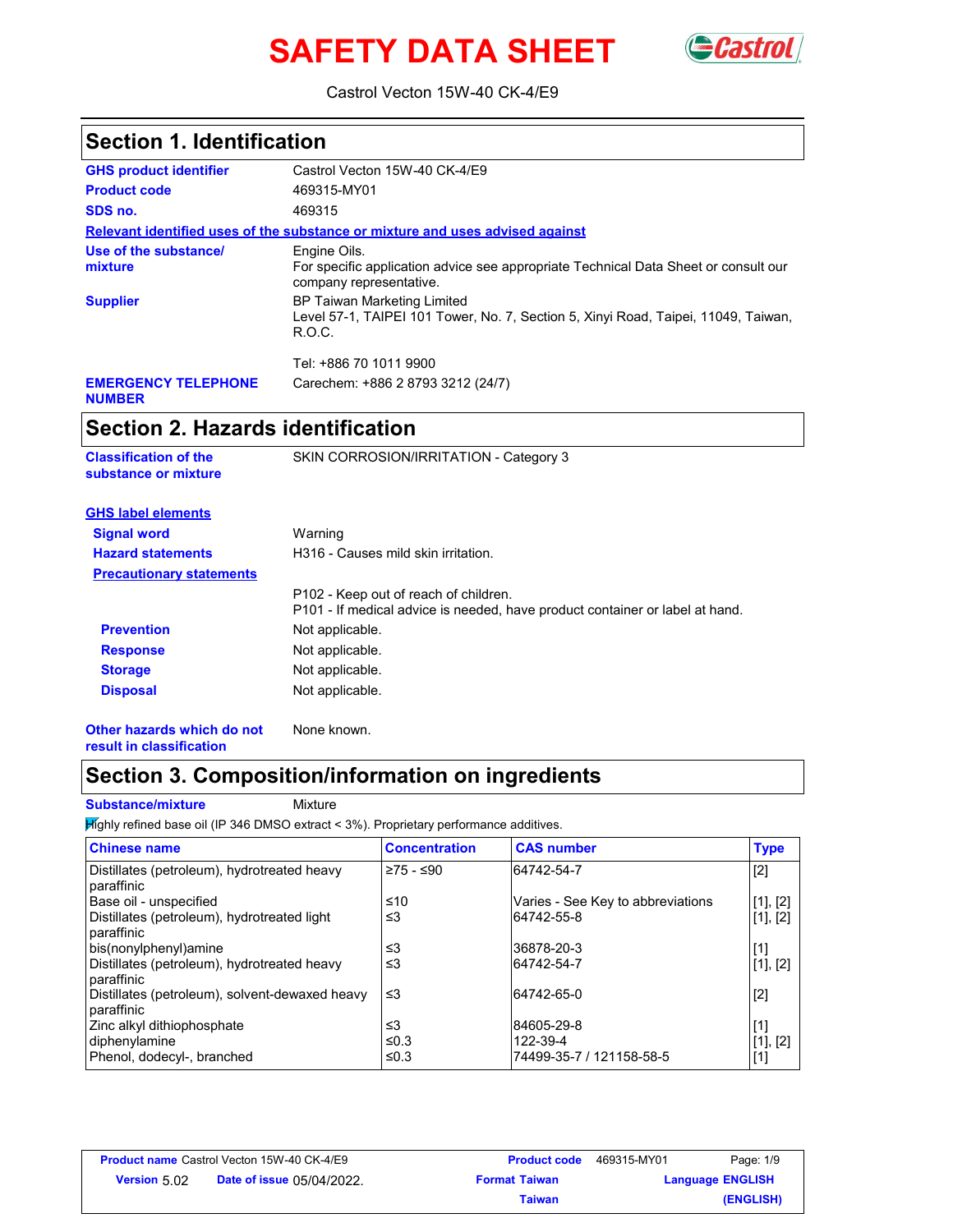| Section 3. Composition/information on ingredients |             |                          |                                                                                                                                                        |
|---------------------------------------------------|-------------|--------------------------|--------------------------------------------------------------------------------------------------------------------------------------------------------|
| 化學品名稱                                             | 濃度          | 化學文摘社登記號碼(CAS No.)       | 類型                                                                                                                                                     |
| 氫化處理的重質蠟族石油餾分                                     | $> 75 - 90$ | 64742-54-7               | $[2]$                                                                                                                                                  |
| 基礎油 - 高精煉                                         | $\leq 10$   | 變化 - 請參 縮寫關鍵字            | $[1]$ , $[2]$                                                                                                                                          |
| 氫化處理的輕質蠟族石油餾分                                     | ≤           | 64742-55-8               | [1], [2]                                                                                                                                               |
| 壬基-N-(壬基苯基)苯胺                                     | ≤:          | 36878-20-3               | $\left[ \begin{smallmatrix} 1 \end{smallmatrix} \right]$                                                                                               |
| 氫化處理的重質蠟族石油餾分                                     | ≤           | 64742-54-7               | $[1]$ , $[2]$                                                                                                                                          |
| 溶劑脫蠟重質蠟族石油餾分                                      |             | 64742-65-0               | $[2]$                                                                                                                                                  |
| 烷基二硫代磷酸鋅                                          | ≤           | 84605-29-8               | $[1]$                                                                                                                                                  |
| 二苯胺                                               | $\leq 0.3$  | 122-39-4                 | [1], [2]                                                                                                                                               |
| 支鏈十二烷基酚                                           | $\leq 0.3$  | 74499-35-7 / 121158-58-5 | $[1] % \includegraphics[width=0.9\columnwidth]{figures/fig_1a} \caption{The image shows the number of times of the top of the right.} \label{fig:1} %$ |

**There are no additional ingredients present which, within the current knowledge of the supplier and in the concentrations applicable, are classified as hazardous to health or the environment and hence require reporting in this section.**

#### **Type**

- [1] Substance classified with a health or environmental hazard
- [2] Substance with a workplace exposure limit
- [3] Toxic and concerned chemical substance

[4] Additional disclosure due to company policy

**Occupational exposure limits, if available, are listed in Section 8.**

### **Section 4. First aid measures**

#### **Description of necessary first aid measures**

| <b>Inhalation</b>                                  | If inhaled, remove to fresh air. In case of inhalation of decomposition products in a<br>fire, symptoms may be delayed. The exposed person may need to be kept under<br>medical surveillance for 48 hours. Get medical attention if symptoms occur.                                                                                  |
|----------------------------------------------------|--------------------------------------------------------------------------------------------------------------------------------------------------------------------------------------------------------------------------------------------------------------------------------------------------------------------------------------|
| <b>Ingestion</b>                                   | Do not induce vomiting unless directed to do so by medical personnel. Never give<br>anything by mouth to an unconscious person. If unconscious, place in recovery<br>position and get medical attention immediately. Get medical attention if adverse<br>health effects persist or are severe.                                       |
| <b>Skin contact</b>                                | In case of contact, immediately flush skin with plenty of water for at least 15 minutes<br>while removing contaminated clothing and shoes. Wash skin thoroughly with soap<br>and water or use recognised skin cleanser. Wash clothing before reuse. Clean<br>shoes thoroughly before reuse. Get medical attention if symptoms occur. |
| Eye contact                                        | In case of contact, immediately flush eyes with plenty of water for at least 15 minutes.<br>Eyelids should be held away from the eyeball to ensure thorough rinsing. Check for<br>and remove any contact lenses. Get medical attention.                                                                                              |
| <b>Protection of first-aiders</b>                  | No action shall be taken involving any personal risk or without suitable training. It<br>may be dangerous to the person providing aid to give mouth-to-mouth resuscitation.                                                                                                                                                          |
| Most important symptoms/effects, acute and delayed |                                                                                                                                                                                                                                                                                                                                      |

See Section 11 for more detailed information on health effects and symptoms.

**Indication of immediate medical attention and special treatment needed, if necessary**

**Notes to physician** Treatment should in general be symptomatic and directed to relieving any effects. In case of inhalation of decomposition products in a fire, symptoms may be delayed. The exposed person may need to be kept under medical surveillance for 48 hours. **Specific treatments** No specific treatment.

### **Section 5. Firefighting measures**

| In case of fire, use foam, dry chemical or carbon dioxide extinguisher or spray.                                                                                       |
|------------------------------------------------------------------------------------------------------------------------------------------------------------------------|
| Do not use water jet.                                                                                                                                                  |
| In a fire or if heated, a pressure increase will occur and the container may burst.                                                                                    |
| Combustion products may include the following:<br>carbon oxides (CO, CO <sub>2</sub> ) (carbon monoxide, carbon dioxide)<br>nitrogen oxides (NO, NO <sub>2</sub> etc.) |
|                                                                                                                                                                        |

| <b>Product name Castrol Vecton 15W-40 CK-4/E9</b> |                                  | <b>Product code</b>  | 469315-MY01 | Page: 2/9               |
|---------------------------------------------------|----------------------------------|----------------------|-------------|-------------------------|
| <b>Version</b> 5.02                               | <b>Date of issue 05/04/2022.</b> | <b>Format Taiwan</b> |             | <b>Language ENGLISH</b> |
|                                                   |                                  | <b>Taiwan</b>        |             | (ENGLISH)               |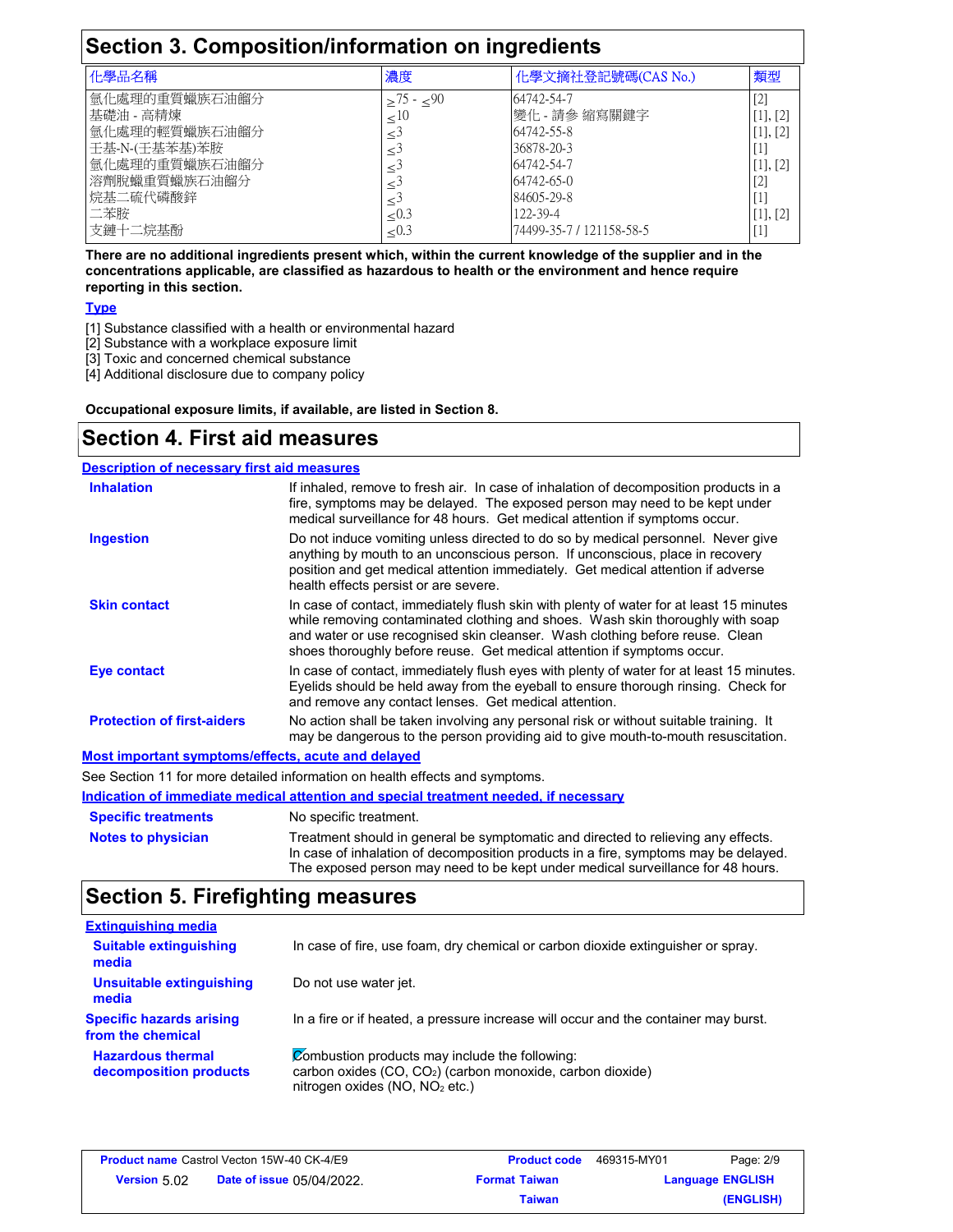## **Section 5. Firefighting measures**

| <b>Special protective actions</b><br>for fire-fighters | No action shall be taken involving any personal risk or without suitable training.<br>Promptly isolate the scene by removing all persons from the vicinity of the incident if<br>there is a fire. |
|--------------------------------------------------------|---------------------------------------------------------------------------------------------------------------------------------------------------------------------------------------------------|
| <b>Special protective</b>                              | Fire-fighters should wear positive pressure self-contained breathing apparatus                                                                                                                    |
| equipment for fire-fighters                            | (SCBA) and full turnout gear.                                                                                                                                                                     |

## **Section 6. Accidental release measures**

| <b>Personal precautions,</b><br>protective equipment and<br>emergency procedures | Contact emergency personnel. No action shall be taken involving any personal risk<br>or without suitable training. Evacuate surrounding areas. Keep unnecessary and<br>unprotected personnel from entering. Do not touch or walk through spilt material.<br>Avoid breathing vapour or mist. Provide adequate ventilation. Put on appropriate<br>personal protective equipment. Floors may be slippery; use care to avoid falling.                                                                                        |
|----------------------------------------------------------------------------------|--------------------------------------------------------------------------------------------------------------------------------------------------------------------------------------------------------------------------------------------------------------------------------------------------------------------------------------------------------------------------------------------------------------------------------------------------------------------------------------------------------------------------|
| <b>Environmental precautions</b>                                                 | Avoid dispersal of spilt material and runoff and contact with soil, waterways, drains<br>and sewers. Inform the relevant authorities if the product has caused environmental<br>pollution (sewers, waterways, soil or air).                                                                                                                                                                                                                                                                                              |
| Methods and material for containment and cleaning up                             |                                                                                                                                                                                                                                                                                                                                                                                                                                                                                                                          |
| <b>Small spill</b>                                                               | Stop leak if without risk. Move containers from spill area. Absorb with an inert<br>material and place in an appropriate waste disposal container. Dispose of via a<br>licensed waste disposal contractor.                                                                                                                                                                                                                                                                                                               |
| Large spill                                                                      | Stop leak if without risk. Move containers from spill area. Approach the release<br>from upwind. Prevent entry into sewers, water courses, basements or confined<br>areas. Contain and collect spillage with non-combustible, absorbent material e.g.<br>sand, earth, vermiculite or diatomaceous earth and place in container for disposal<br>according to local regulations. Contaminated absorbent material may pose the<br>same hazard as the spilt product. Dispose of via a licensed waste disposal<br>contractor. |

## **Section 7. Handling and storage**

| <b>Precautions for safe handling</b>                                             |                                                                                                                                                                                                                                                                                                                                                                                                                                                                                                                                                                                                |
|----------------------------------------------------------------------------------|------------------------------------------------------------------------------------------------------------------------------------------------------------------------------------------------------------------------------------------------------------------------------------------------------------------------------------------------------------------------------------------------------------------------------------------------------------------------------------------------------------------------------------------------------------------------------------------------|
| <b>Protective measures</b>                                                       | Put on appropriate personal protective equipment (see Section 8). Do not ingest.<br>Avoid contact with eyes, skin and clothing. Avoid breathing vapour or mist. Keep in<br>the original container or an approved alternative made from a compatible material,<br>kept tightly closed when not in use. Empty containers retain product residue and<br>can be hazardous. Do not reuse container.                                                                                                                                                                                                 |
| <b>Advice on general</b><br>occupational hygiene                                 | Eating, drinking and smoking should be prohibited in areas where this material is<br>handled, stored and processed. Wash thoroughly after handling. Remove<br>contaminated clothing and protective equipment before entering eating areas. See<br>also Section 8 for additional information on hygiene measures.                                                                                                                                                                                                                                                                               |
| <b>Conditions for safe storage,</b><br>including any<br><b>incompatibilities</b> | Store in accordance with local regulations. Store in original container protected from<br>direct sunlight in a dry, cool and well-ventilated area, away from incompatible<br>materials (see Section 10) and food and drink. Keep container tightly closed and<br>sealed until ready for use. Store and use only in equipment/containers designed for<br>use with this product. Containers that have been opened must be carefully resealed<br>and kept upright to prevent leakage. Do not store in unlabelled containers. Use<br>appropriate containment to avoid environmental contamination. |

### **Section 8. Exposure controls/personal protection**

#### **Control parameters**

#### **Occupational exposure limits**

| <b>Ingredient name</b>                                                           | <b>Exposure limits</b>                                                                                                                                                                                                                                                                                                                                                                                                                                                 |
|----------------------------------------------------------------------------------|------------------------------------------------------------------------------------------------------------------------------------------------------------------------------------------------------------------------------------------------------------------------------------------------------------------------------------------------------------------------------------------------------------------------------------------------------------------------|
| Distillates (petroleum), hydrotreated heavy paraffinic<br>Base oil - unspecified | TW Minstry of Labor, labor permissible<br>workplace exposure standards, allowable<br>concentration (Taiwan).<br>STEL: 10 mg/m <sup>3</sup> 15 minutes. Issued/<br>Revised: 1/2005 Form: Mist<br>TWA: 5 mg/m <sup>3</sup> 8 hours. Issued/Revised:<br>1/2005 Form: Mist<br>TW Minstry of Labor, labor permissible<br>workplace exposure standards, allowable<br>concentration (Taiwan).<br>STEL: 10 mg/m <sup>3</sup> 15 minutes. Issued/<br>Revised: 1/2005 Form: Mist |
| <b>Product name Castrol Vecton 15W-40 CK-4/E9</b>                                | Page: 3/9<br><b>Product code</b><br>469315-MY01                                                                                                                                                                                                                                                                                                                                                                                                                        |
| <b>Version 5.02 Date of issue 05/04/2022.</b>                                    | <b>Format Taiwan</b><br><b>Language ENGLISH</b>                                                                                                                                                                                                                                                                                                                                                                                                                        |
|                                                                                  | <b>Taiwan</b><br>(ENGLISH)                                                                                                                                                                                                                                                                                                                                                                                                                                             |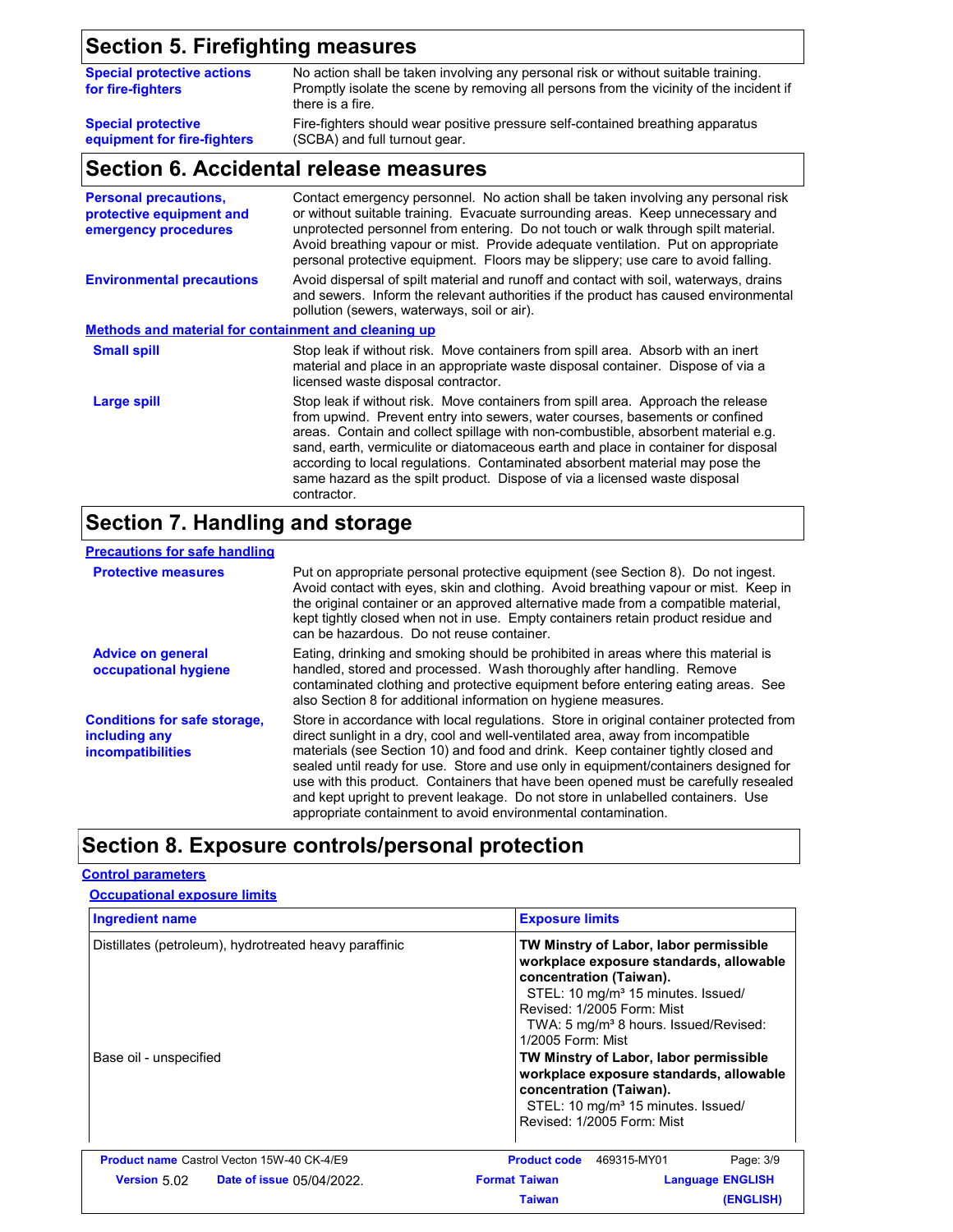|                                                           | Section 8. Exposure controls/personal protection                                                                                                                                                                                                                                                                                                                                                                                                                                    |                                                                                                                                                                                                                                                                                                                                                                                                                                                                                                                                                                                                                                                                                                                                                                                                                                                                                                                                                                 |
|-----------------------------------------------------------|-------------------------------------------------------------------------------------------------------------------------------------------------------------------------------------------------------------------------------------------------------------------------------------------------------------------------------------------------------------------------------------------------------------------------------------------------------------------------------------|-----------------------------------------------------------------------------------------------------------------------------------------------------------------------------------------------------------------------------------------------------------------------------------------------------------------------------------------------------------------------------------------------------------------------------------------------------------------------------------------------------------------------------------------------------------------------------------------------------------------------------------------------------------------------------------------------------------------------------------------------------------------------------------------------------------------------------------------------------------------------------------------------------------------------------------------------------------------|
|                                                           |                                                                                                                                                                                                                                                                                                                                                                                                                                                                                     | TWA: 5 mg/m <sup>3</sup> 8 hours. Issued/Revised:<br>1/2005 Form: Mist                                                                                                                                                                                                                                                                                                                                                                                                                                                                                                                                                                                                                                                                                                                                                                                                                                                                                          |
| Distillates (petroleum), hydrotreated light paraffinic    |                                                                                                                                                                                                                                                                                                                                                                                                                                                                                     | TW Minstry of Labor, labor permissible<br>workplace exposure standards, allowable<br>concentration (Taiwan).<br>STEL: 10 mg/m <sup>3</sup> 15 minutes. Issued/<br>Revised: 1/2005 Form: Mist<br>TWA: 5 mg/m <sup>3</sup> 8 hours. Issued/Revised:<br>1/2005 Form: Mist                                                                                                                                                                                                                                                                                                                                                                                                                                                                                                                                                                                                                                                                                          |
| Distillates (petroleum), hydrotreated heavy paraffinic    |                                                                                                                                                                                                                                                                                                                                                                                                                                                                                     | TW Minstry of Labor, labor permissible<br>workplace exposure standards, allowable<br>concentration (Taiwan).<br>STEL: 10 mg/m <sup>3</sup> 15 minutes. Issued/<br>Revised: 1/2005 Form: Mist<br>TWA: 5 mg/m <sup>3</sup> 8 hours. Issued/Revised:<br>1/2005 Form: Mist                                                                                                                                                                                                                                                                                                                                                                                                                                                                                                                                                                                                                                                                                          |
| Distillates (petroleum), solvent-dewaxed heavy paraffinic |                                                                                                                                                                                                                                                                                                                                                                                                                                                                                     | TW Minstry of Labor, labor permissible<br>workplace exposure standards, allowable<br>concentration (Taiwan).<br>STEL: 10 mg/m <sup>3</sup> 15 minutes. Issued/<br>Revised: 1/2005 Form: Mist<br>TWA: 5 mg/m <sup>3</sup> 8 hours. Issued/Revised:<br>1/2005 Form: Mist                                                                                                                                                                                                                                                                                                                                                                                                                                                                                                                                                                                                                                                                                          |
| diphenylamine                                             |                                                                                                                                                                                                                                                                                                                                                                                                                                                                                     | TW Minstry of Labor, labor permissible<br>workplace exposure standards, allowable<br>concentration (Taiwan).<br>STEL: 15 mg/m <sup>3</sup> 15 minutes. Issued/<br>Revised: 1/2005<br>TWA: 10 mg/m <sup>3</sup> 8 hours. Issued/Revised:<br>1/2005                                                                                                                                                                                                                                                                                                                                                                                                                                                                                                                                                                                                                                                                                                               |
| <b>Recommended monitoring</b><br>procedures               | If this product contains ingredients with exposure limits, personal, workplace<br>atmosphere or biological monitoring may be required to determine the effectiveness<br>of the ventilation or other control measures and/or the necessity to use respiratory<br>protective equipment. Reference should be made to appropriate monitoring<br>standards. Reference to national guidance documents for methods for the<br>determination of hazardous substances will also be required. |                                                                                                                                                                                                                                                                                                                                                                                                                                                                                                                                                                                                                                                                                                                                                                                                                                                                                                                                                                 |
| <b>Appropriate engineering</b><br>controls                | maintained.<br>organisation for standards.                                                                                                                                                                                                                                                                                                                                                                                                                                          | All activities involving chemicals should be assessed for their risks to health, to<br>ensure exposures are adequately controlled. Personal protective equipment should<br>only be considered after other forms of control measures (e.g. engineering controls)<br>have been suitably evaluated. Personal protective equipment should conform to<br>appropriate standards, be suitable for use, be kept in good condition and properly<br>Your supplier of personal protective equipment should be consulted for advice on<br>selection and appropriate standards. For further information contact your national<br>Provide exhaust ventilation or other engineering controls to keep the relevant<br>airborne concentrations below their respective occupational exposure limits.<br>The final choice of protective equipment will depend upon a risk assessment. It is<br>important to ensure that all items of personal protective equipment are compatible. |
| <b>Environmental exposure</b><br>controls                 | Emissions from ventilation or work process equipment should be checked to ensure<br>they comply with the requirements of environmental protection legislation. In some<br>cases, fume scrubbers, filters or engineering modifications to the process equipment<br>will be necessary to reduce emissions to acceptable levels.                                                                                                                                                       |                                                                                                                                                                                                                                                                                                                                                                                                                                                                                                                                                                                                                                                                                                                                                                                                                                                                                                                                                                 |
| <b>Individual protection measures</b>                     |                                                                                                                                                                                                                                                                                                                                                                                                                                                                                     |                                                                                                                                                                                                                                                                                                                                                                                                                                                                                                                                                                                                                                                                                                                                                                                                                                                                                                                                                                 |
| <b>Hygiene measures</b>                                   |                                                                                                                                                                                                                                                                                                                                                                                                                                                                                     | Wash hands, forearms and face thoroughly after handling chemical products, before<br>eating, smoking and using the lavatory and at the end of the working period.<br>Appropriate techniques should be used to remove potentially contaminated clothing.                                                                                                                                                                                                                                                                                                                                                                                                                                                                                                                                                                                                                                                                                                         |
|                                                           | Wash contaminated clothing before reusing. Ensure that eyewash stations and<br>safety showers are close to the workstation location.                                                                                                                                                                                                                                                                                                                                                |                                                                                                                                                                                                                                                                                                                                                                                                                                                                                                                                                                                                                                                                                                                                                                                                                                                                                                                                                                 |

| <b>Product name Castrol Vecton 15W-40 CK-4/E9</b> |                                  | <b>Product code</b>  | 469315-MY01             | Page: 4/9 |
|---------------------------------------------------|----------------------------------|----------------------|-------------------------|-----------|
| Version 5.02                                      | <b>Date of issue 05/04/2022.</b> | <b>Format Taiwan</b> | <b>Language ENGLISH</b> |           |
|                                                   |                                  | Taiwan               |                         | (ENGLISH) |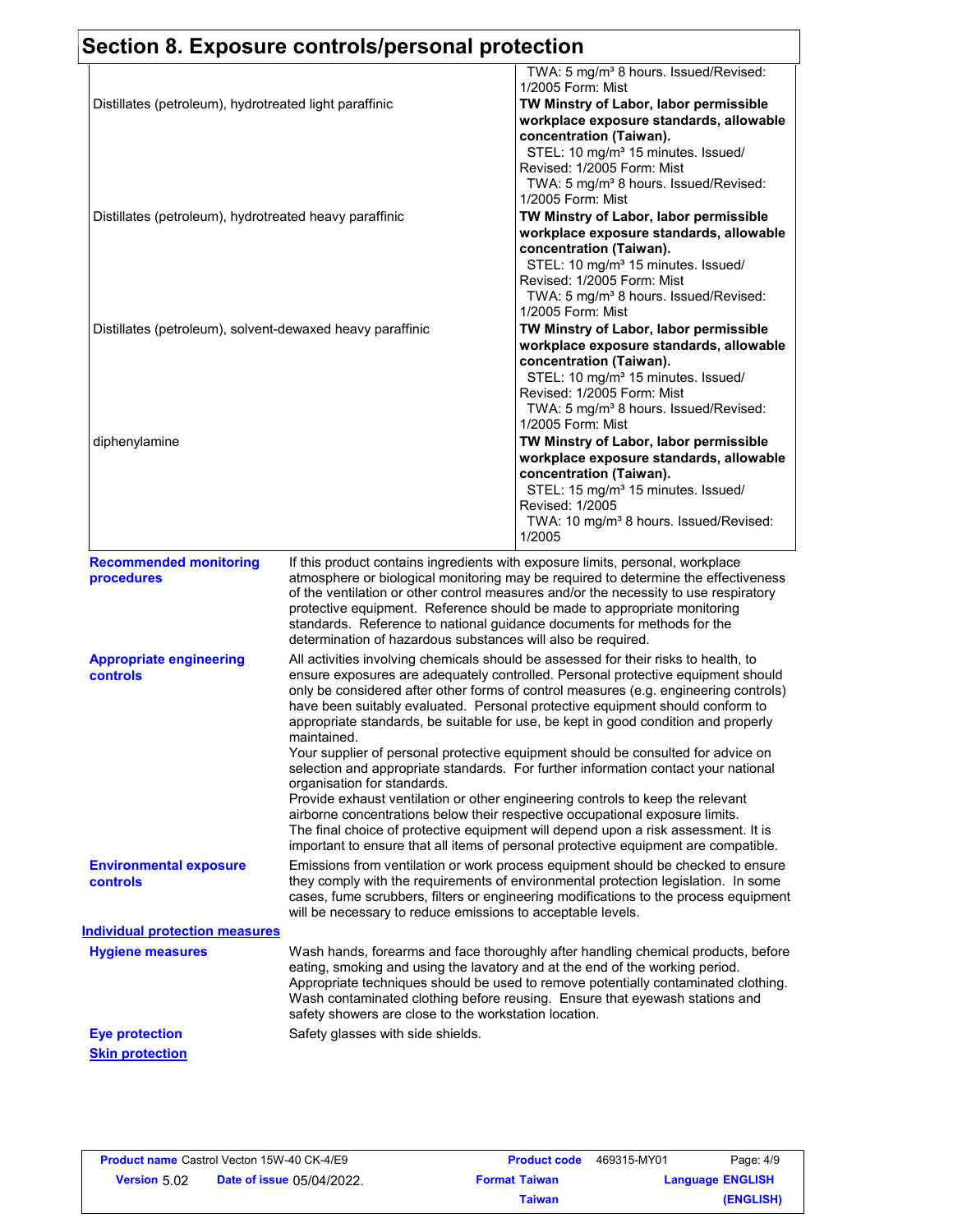### **Section 8. Exposure controls/personal protection**

| <b>Hand protection</b>        | Wear protective gloves if prolonged or repeated contact is likely. Wear chemical<br>resistant gloves. Recommended: Nitrile gloves. The correct choice of protective<br>gloves depends upon the chemicals being handled, the conditions of work and use,                                                                                                                                                                                                                                                                                                                                                                                                                               |
|-------------------------------|---------------------------------------------------------------------------------------------------------------------------------------------------------------------------------------------------------------------------------------------------------------------------------------------------------------------------------------------------------------------------------------------------------------------------------------------------------------------------------------------------------------------------------------------------------------------------------------------------------------------------------------------------------------------------------------|
|                               | and the condition of the gloves (even the best chemically resistant glove will break<br>down after repeated chemical exposures). Most gloves provide only a short time of<br>protection before they must be discarded and replaced. Because specific work<br>environments and material handling practices vary, safety procedures should be<br>developed for each intended application. Gloves should therefore be chosen in<br>consultation with the supplier/manufacturer and with a full assessment of the<br>working conditions.                                                                                                                                                  |
| <b>Body protection</b>        | Use of protective clothing is good industrial practice.<br>Personal protective equipment for the body should be selected based on the task<br>being performed and the risks involved and should be approved by a specialist<br>before handling this product.<br>Cotton or polyester/cotton overalls will only provide protection against light<br>superficial contamination that will not soak through to the skin. Overalls should be<br>laundered on a regular basis. When the risk of skin exposure is high (e.g. when<br>cleaning up spillages or if there is a risk of splashing) then chemical resistant aprons<br>and/or impervious chemical suits and boots will be required. |
| <b>Other skin protection</b>  | Appropriate footwear and any additional skin protection measures should be<br>selected based on the task being performed and the risks involved and should be<br>approved by a specialist before handling this product.                                                                                                                                                                                                                                                                                                                                                                                                                                                               |
| <b>Respiratory protection</b> | In case of insufficient ventilation, wear suitable respiratory equipment.<br>The correct choice of respiratory protection depends upon the chemicals being<br>handled, the conditions of work and use, and the condition of the respiratory<br>equipment. Safety procedures should be developed for each intended application.<br>Respiratory protection equipment should therefore be chosen in consultation with<br>the supplier/manufacturer and with a full assessment of the working conditions.                                                                                                                                                                                 |

### **Section 9. Physical and chemical properties**

The conditions of measurement of all properties are at standard temperature and pressure unless otherwise indicated.

#### **Appearance**

| <b>Physical state</b>                                             | Liquid.                                                                                                                                   |
|-------------------------------------------------------------------|-------------------------------------------------------------------------------------------------------------------------------------------|
| <b>Colour</b>                                                     | Brown. [Light]                                                                                                                            |
| <b>Odour</b>                                                      | Not available.                                                                                                                            |
| <b>Odour threshold</b>                                            | Not available.                                                                                                                            |
| pH                                                                | Not applicable.                                                                                                                           |
| <b>Melting point/freezing point</b>                               | Not available.                                                                                                                            |
| <b>Boiling point, initial boiling</b><br>point, and boiling range | Not available.                                                                                                                            |
| <b>Drop Point</b>                                                 | Not available.                                                                                                                            |
| <b>Flash point</b>                                                | Closed cup: 242°C (467.6°F) [Pensky-Martens]<br>Open cup: 250°C (482°F) [Cleveland]                                                       |
| <b>Evaporation rate</b>                                           | Not available.                                                                                                                            |
| <b>Flammability</b>                                               | Not available.                                                                                                                            |
|                                                                   | Not applicable. Based on - Physical state                                                                                                 |
| Lower and upper explosion<br>limit/flammability limit             | Not available.                                                                                                                            |
| <b>Vapour pressure</b>                                            | Not available.                                                                                                                            |
| <b>Relative vapour density</b>                                    | Not available.                                                                                                                            |
| <b>Relative density</b>                                           | Not available.                                                                                                                            |
| <b>Density</b>                                                    | <1000 kg/m <sup>3</sup> (<1 g/cm <sup>3</sup> ) at 15 <sup>°</sup> C                                                                      |
| <b>Solubility</b>                                                 | insoluble in water.                                                                                                                       |
| <b>Partition coefficient: n-</b><br>octanol/water                 | Not available.                                                                                                                            |
| <b>Auto-ignition temperature</b>                                  | Not available.                                                                                                                            |
| <b>Decomposition temperature</b>                                  | Not available.                                                                                                                            |
| <b>Viscosity</b>                                                  | Kinematic: 112 mm <sup>2</sup> /s (112 cSt) at 40 $^{\circ}$ C<br>Kinematic: 14.5 to 16.3 mm <sup>2</sup> /s (14.5 to 16.3 cSt) at 100 °C |

**Particle characteristics**

|              | <b>Product name Castrol Vecton 15W-40 CK-4/E9</b> | <b>Product code</b>  | 469315-MY01             | Page: 5/9 |
|--------------|---------------------------------------------------|----------------------|-------------------------|-----------|
| Version 5.02 | <b>Date of issue 05/04/2022.</b>                  | <b>Format Taiwan</b> | <b>Language ENGLISH</b> |           |
|              |                                                   | <b>Taiwan</b>        |                         | (ENGLISH) |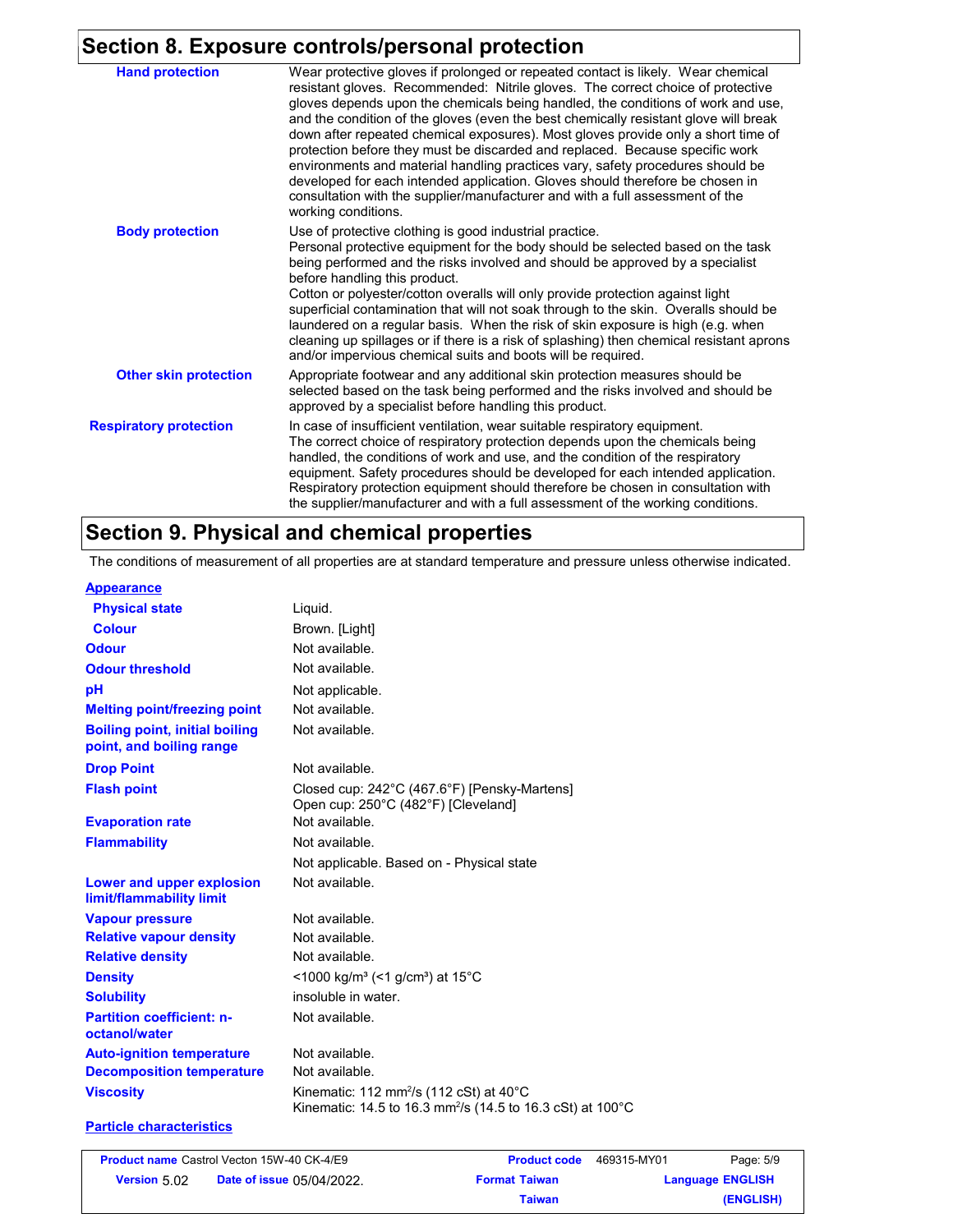## **Section 9. Physical and chemical properties**

**Median particle size**

### **Section 10. Stability and reactivity**

| <b>Reactivity</b>                            | No specific test data available for this product. Refer to Conditions to avoid and<br>Incompatible materials for additional information.                                |
|----------------------------------------------|-------------------------------------------------------------------------------------------------------------------------------------------------------------------------|
| <b>Chemical stability</b>                    | The product is stable.                                                                                                                                                  |
| <b>Possibility of hazardous</b><br>reactions | Under normal conditions of storage and use, hazardous reactions will not occur.<br>Under normal conditions of storage and use, hazardous polymerisation will not occur. |
| <b>Conditions to avoid</b>                   | No specific data.                                                                                                                                                       |
| <b>Incompatible materials</b>                | Reactive or incompatible with the following materials: oxidising materials.                                                                                             |
| <b>Hazardous decomposition</b><br>products   | Under normal conditions of storage and use, hazardous decomposition products<br>should not be produced.                                                                 |

### **Section 11. Toxicological information**

#### **Information on toxicological effects**

| <b>Name</b>                                                                                                                                |                                                                                                                                                                                                                                   | <b>Category</b>      | <b>Route of</b><br>exposure                                                                                             | <b>Target organs</b>                                                                                                                                                   |
|--------------------------------------------------------------------------------------------------------------------------------------------|-----------------------------------------------------------------------------------------------------------------------------------------------------------------------------------------------------------------------------------|----------------------|-------------------------------------------------------------------------------------------------------------------------|------------------------------------------------------------------------------------------------------------------------------------------------------------------------|
| diphenylamine                                                                                                                              |                                                                                                                                                                                                                                   | Category 2           |                                                                                                                         |                                                                                                                                                                        |
| <b>Aspiration hazard</b>                                                                                                                   |                                                                                                                                                                                                                                   |                      |                                                                                                                         |                                                                                                                                                                        |
| Base oil - unspecified<br>Distillates (petroleum), hydrotreated light paraffinic<br>Distillates (petroleum), hydrotreated heavy paraffinic |                                                                                                                                                                                                                                   |                      | <b>ASPIRATION HAZARD - Category 1</b><br><b>ASPIRATION HAZARD - Category 1</b><br><b>ASPIRATION HAZARD - Category 1</b> |                                                                                                                                                                        |
| <b>Information on likely routes</b><br>of exposure                                                                                         | Routes of entry anticipated: Dermal, Inhalation.                                                                                                                                                                                  |                      |                                                                                                                         |                                                                                                                                                                        |
| <b>Potential acute health effects</b>                                                                                                      |                                                                                                                                                                                                                                   |                      |                                                                                                                         |                                                                                                                                                                        |
| <b>Eye contact</b>                                                                                                                         | No known significant effects or critical hazards.                                                                                                                                                                                 |                      |                                                                                                                         |                                                                                                                                                                        |
| <b>Inhalation</b>                                                                                                                          | Exposure to decomposition products may cause a health hazard. Serious effects<br>may be delayed following exposure.                                                                                                               |                      |                                                                                                                         |                                                                                                                                                                        |
| <b>Skin contact</b>                                                                                                                        | Causes mild skin irritation. Defatting to the skin.                                                                                                                                                                               |                      |                                                                                                                         |                                                                                                                                                                        |
| <b>Ingestion</b>                                                                                                                           | Irritating to mouth, throat and stomach.                                                                                                                                                                                          |                      |                                                                                                                         |                                                                                                                                                                        |
| <b>Symptoms related to the physical, chemical and toxicological characteristics</b>                                                        |                                                                                                                                                                                                                                   |                      |                                                                                                                         |                                                                                                                                                                        |
| <b>Eye contact</b>                                                                                                                         | Adverse symptoms may include the following:<br>pain or irritation<br>watering<br>redness                                                                                                                                          |                      |                                                                                                                         |                                                                                                                                                                        |
| <b>Inhalation</b>                                                                                                                          | No specific data.                                                                                                                                                                                                                 |                      |                                                                                                                         |                                                                                                                                                                        |
| <b>Skin contact</b>                                                                                                                        | Adverse symptoms may include the following:<br>irritation<br>redness<br>dryness<br>cracking                                                                                                                                       |                      |                                                                                                                         |                                                                                                                                                                        |
| <b>Ingestion</b>                                                                                                                           | No specific data.                                                                                                                                                                                                                 |                      |                                                                                                                         |                                                                                                                                                                        |
| Delayed and immediate effects as well as chronic effects from short and long-term exposure                                                 |                                                                                                                                                                                                                                   |                      |                                                                                                                         |                                                                                                                                                                        |
| <b>Eye contact</b>                                                                                                                         | Potential risk of transient stinging or redness if accidental eye contact occurs.                                                                                                                                                 |                      |                                                                                                                         |                                                                                                                                                                        |
| <b>Skin contact</b>                                                                                                                        | or dermatitis.                                                                                                                                                                                                                    |                      |                                                                                                                         | Prolonged or repeated contact can defat the skin and lead to irritation, cracking and/                                                                                 |
| <b>Ingestion</b>                                                                                                                           | Ingestion of large quantities may cause nausea and diarrhoea.                                                                                                                                                                     |                      |                                                                                                                         |                                                                                                                                                                        |
| <b>Potential chronic health effects</b>                                                                                                    |                                                                                                                                                                                                                                   |                      |                                                                                                                         |                                                                                                                                                                        |
| <b>General</b>                                                                                                                             | USED ENGINE OILS<br>Combustion products resulting from the operation of internal combustion engines<br>contaminate engine oils during use. Used engine oil may contain hazardous<br>high standard of personal hygiene maintained. |                      |                                                                                                                         | components which have the potential to cause skin cancer. Frequent or prolonged<br>contact with all types and makes of used engine oil must therefore be avoided and a |
| <b>Carcinogenicity</b>                                                                                                                     | No known significant effects or critical hazards.                                                                                                                                                                                 |                      |                                                                                                                         |                                                                                                                                                                        |
| <b>Mutagenicity</b>                                                                                                                        | No known significant effects or critical hazards.                                                                                                                                                                                 |                      |                                                                                                                         |                                                                                                                                                                        |
| <b>Product name Castrol Vecton 15W-40 CK-4/E9</b>                                                                                          |                                                                                                                                                                                                                                   |                      | <b>Product code</b><br>469315-MY01                                                                                      | Page: 6/9                                                                                                                                                              |
| Version 5.02                                                                                                                               | Date of issue 05/04/2022.                                                                                                                                                                                                         | <b>Format Taiwan</b> |                                                                                                                         | <b>Language ENGLISH</b>                                                                                                                                                |

**Taiwan**

**(ENGLISH)**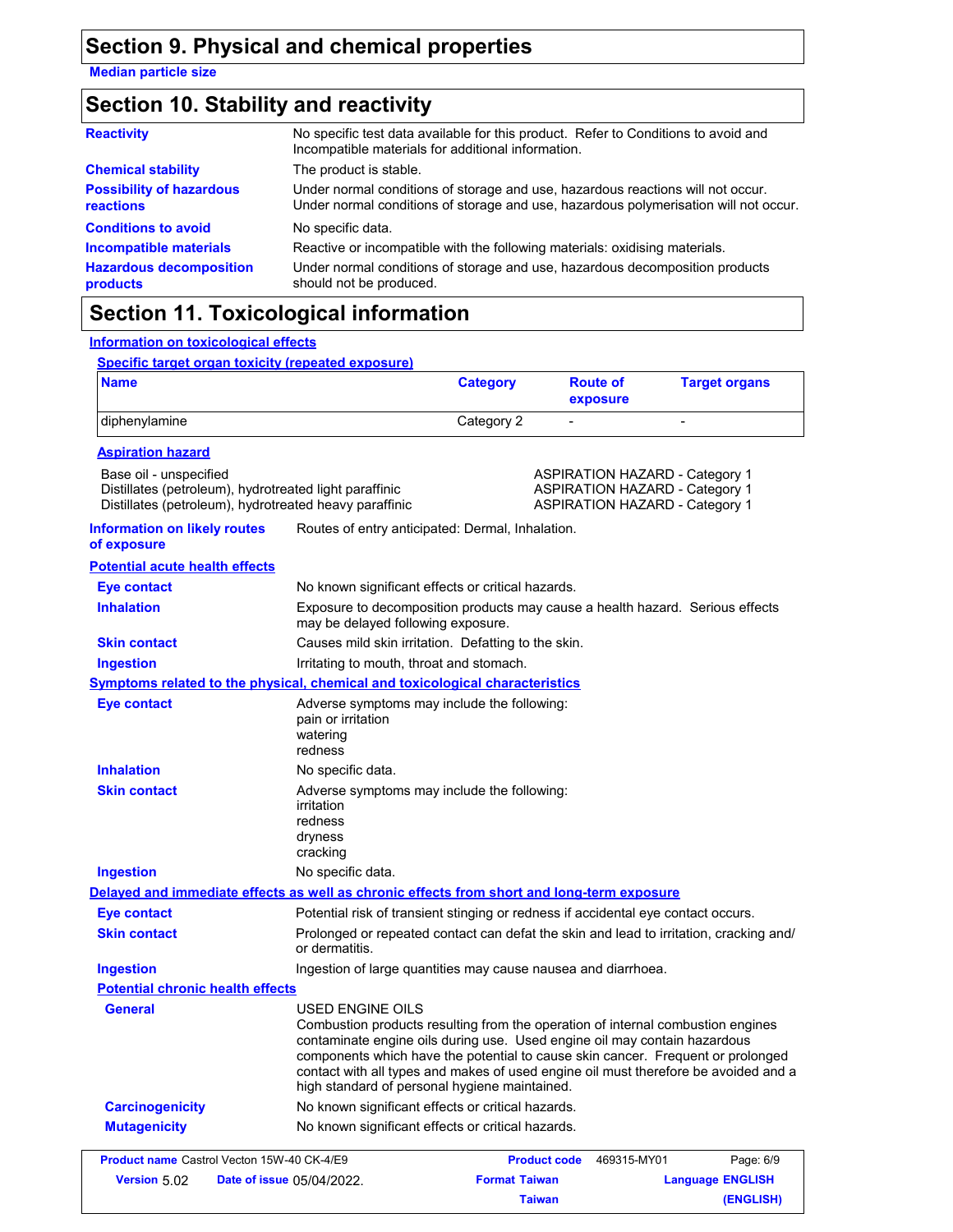### **Section 11. Toxicological information**

| <b>Teratogenicity</b>        |  |
|------------------------------|--|
| <b>Developmental effects</b> |  |
| <b>Fertility effects</b>     |  |

No known significant effects or critical hazards. No known significant effects or critical hazards. No known significant effects or critical hazards.

#### **Numerical measures of toxicity**

#### **Acute toxicity estimates**

| Route         | <b>ATE value</b> |
|---------------|------------------|
| Oral          | 182744.57 mg/kg  |
| <b>Dermal</b> | 182744.57 mg/kg  |

### **Section 12. Ecological information**

**Environmental effects** No known significant effects or critical hazards.

#### **Persistence and degradability**

Expected to be biodegradable.

#### **Bioaccumulative potential**

This product is not expected to bioaccumulate through food chains in the environment.

| <b>Mobility in soil</b>                                       |                                                                                                                           |
|---------------------------------------------------------------|---------------------------------------------------------------------------------------------------------------------------|
| <b>Soil/water partition</b><br>coefficient (K <sub>oc</sub> ) | Not available.                                                                                                            |
| <b>Mobility</b>                                               | Spillages may penetrate the soil causing ground water contamination.                                                      |
| <b>Other ecological information</b>                           | Spills may form a film on water surfaces causing physical damage to organisms.<br>Oxygen transfer could also be impaired. |

## **Section 13. Disposal considerations**

The generation of waste should be avoided or minimised wherever possible. Significant quantities of waste product residues should not be disposed of via the foul sewer but processed in a suitable effluent treatment plant. Dispose of surplus and non-recyclable products via a licensed waste disposal contractor. Disposal of this product, solutions and any by-products should at all times comply with the requirements of environmental protection and waste disposal legislation and any regional local authority requirements. Waste packaging should be recycled. Incineration or landfill should only be considered when recycling is not feasible. This material and its container must be disposed of in a safe way. Care should be taken when handling emptied containers that have not been cleaned or rinsed out. Empty containers or liners may retain some product residues. Avoid dispersal of spilt material and runoff and contact with soil, waterways, drains and sewers. **Disposal methods**

### **Section 14. Transport information**

|                                      | <b>IMDG</b>                                       | <b>IATA</b>                        |                         |
|--------------------------------------|---------------------------------------------------|------------------------------------|-------------------------|
| <b>UN number</b>                     | Not regulated.                                    | Not regulated.                     |                         |
| <b>UN proper</b><br>shipping name    |                                                   | $\blacksquare$                     |                         |
| <b>Transport hazard</b><br>class(es) |                                                   | ٠                                  |                         |
| <b>Packing group</b>                 |                                                   | $\overline{\phantom{a}}$           |                         |
| <b>Environmental</b><br>hazards      | No.                                               | No.                                |                         |
| <b>Additional</b><br>information     |                                                   |                                    |                         |
|                                      | <b>Product name Castrol Vecton 15W-40 CK-4/E9</b> | <b>Product code</b><br>469315-MY01 | Page: 7/9               |
| Version 5.02                         | <b>Date of issue 05/04/2022.</b>                  | <b>Format Taiwan</b>               | <b>Language ENGLISH</b> |
|                                      |                                                   | <b>Taiwan</b>                      | (ENGLISH)               |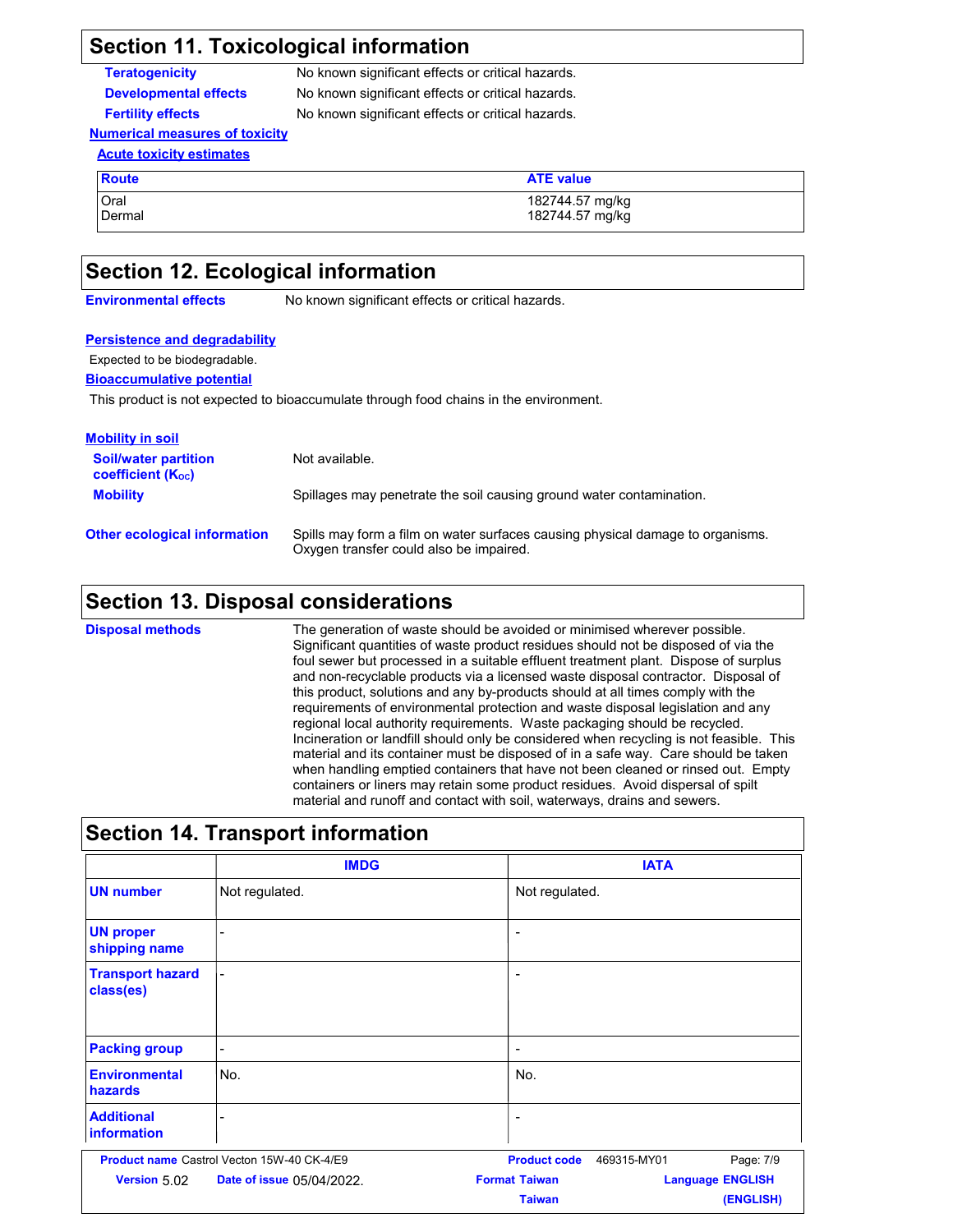### **Section 14. Transport information**

**Special precautions for user** Not available.

**TCCSCA List of concerned chemicals**

### **Section 15. Regulatory information**

Not applicable.

| Not applicable.                                    |                                                                                                                                                                                                                 |
|----------------------------------------------------|-----------------------------------------------------------------------------------------------------------------------------------------------------------------------------------------------------------------|
| <b>OSHA Enforcement Rules</b><br><b>Article 28</b> | This product contains substances "Specially hazardous to health": toluene, Toluene,<br>toluene, Lead, Propan-2-ol, lead, methanol.                                                                              |
| <b>OSHA Article 29</b>                             | Employers shall not employ persons under the age of 18 to perform any potentially<br>dangerous or harmful work involving this product. (OSHA Art. 29 par 3)                                                     |
| <b>OSHA Article 30</b>                             | Employers shall not employ a pregnant female laborer to perform any potentially<br>dangerous or harmful work involving this product. (OSHA Art. 30 first part, par 5)                                           |
|                                                    | Employers shall not employ female laborers who are still within their first postpartum<br>year to perform potentially dangerous and hazardous work involving this product.<br>(OSHA Art. 30 second part, par 2) |
| <b>Montreal Protocol</b>                           |                                                                                                                                                                                                                 |

#### **Montreal Protocol**

| Not listed. | Ingredient name | <b>Status</b> |
|-------------|-----------------|---------------|
|             |                 |               |

**Stockholm Convention on Persistent Organic Pollutants**

| Ingredient name | <b>List name</b> | <b>Status</b> |
|-----------------|------------------|---------------|
| Not listed.     |                  |               |

### **Rotterdam Convention on Prior Informed Consent (PIC) Ingredient name Status**

| Not listed.                                                     |                                                                                                          |  |  |  |  |
|-----------------------------------------------------------------|----------------------------------------------------------------------------------------------------------|--|--|--|--|
| <b>Regulation according to other foreign laws</b>               |                                                                                                          |  |  |  |  |
| <b>REACH Status</b>                                             | For the REACH status of this product please consult your company contact, as identified in<br>Section 1. |  |  |  |  |
| <b>Australia inventory (AIIC)</b>                               | At least one component is not listed.                                                                    |  |  |  |  |
| <b>Canada inventory status</b>                                  | At least one component is not listed.                                                                    |  |  |  |  |
| <b>China inventory (IECSC)</b>                                  | At least one component is not listed.                                                                    |  |  |  |  |
| <b>Japan inventory (CSCL)</b>                                   | At least one component is not listed.                                                                    |  |  |  |  |
| <b>Philippines inventory</b><br>(PICCS)                         | At least one component is not listed.                                                                    |  |  |  |  |
| <b>Korea inventory (KECI)</b>                                   | All components are listed or exempted.                                                                   |  |  |  |  |
| <b>Taiwan Chemical</b><br><b>Substances Inventory</b><br>(TCSI) | At least one component is not listed.                                                                    |  |  |  |  |
| <b>United States inventory</b><br>(TSCA 8b)                     | At least one component is not listed and at least one component is inactive.                             |  |  |  |  |

### **Section 16. Other information**

#### **Procedure used to derive the classification**

| <b>Classification</b><br>SKIN CORROSION/IRRITATION - Category 3 |                           |                      | <b>Justification</b><br>Calculation method |                         |  |
|-----------------------------------------------------------------|---------------------------|----------------------|--------------------------------------------|-------------------------|--|
|                                                                 |                           |                      |                                            |                         |  |
| <b>References</b>                                               | Not available.            |                      |                                            |                         |  |
| <b>Organisation that prepared</b><br>the SDS                    | <b>BP</b>                 |                      |                                            |                         |  |
| <b>History</b>                                                  |                           |                      |                                            |                         |  |
| Date of printing                                                | 4/5/2022                  |                      |                                            |                         |  |
| Date of previous issue                                          | 11/04/2021.               |                      |                                            |                         |  |
| <b>Product name Castrol Vecton 15W-40 CK-4/E9</b>               |                           | <b>Product code</b>  | 469315-MY01                                | Page: 8/9               |  |
| Version 5.02                                                    | Date of issue 05/04/2022. | <b>Format Taiwan</b> |                                            | <b>Language ENGLISH</b> |  |

**Taiwan**

**(ENGLISH)**